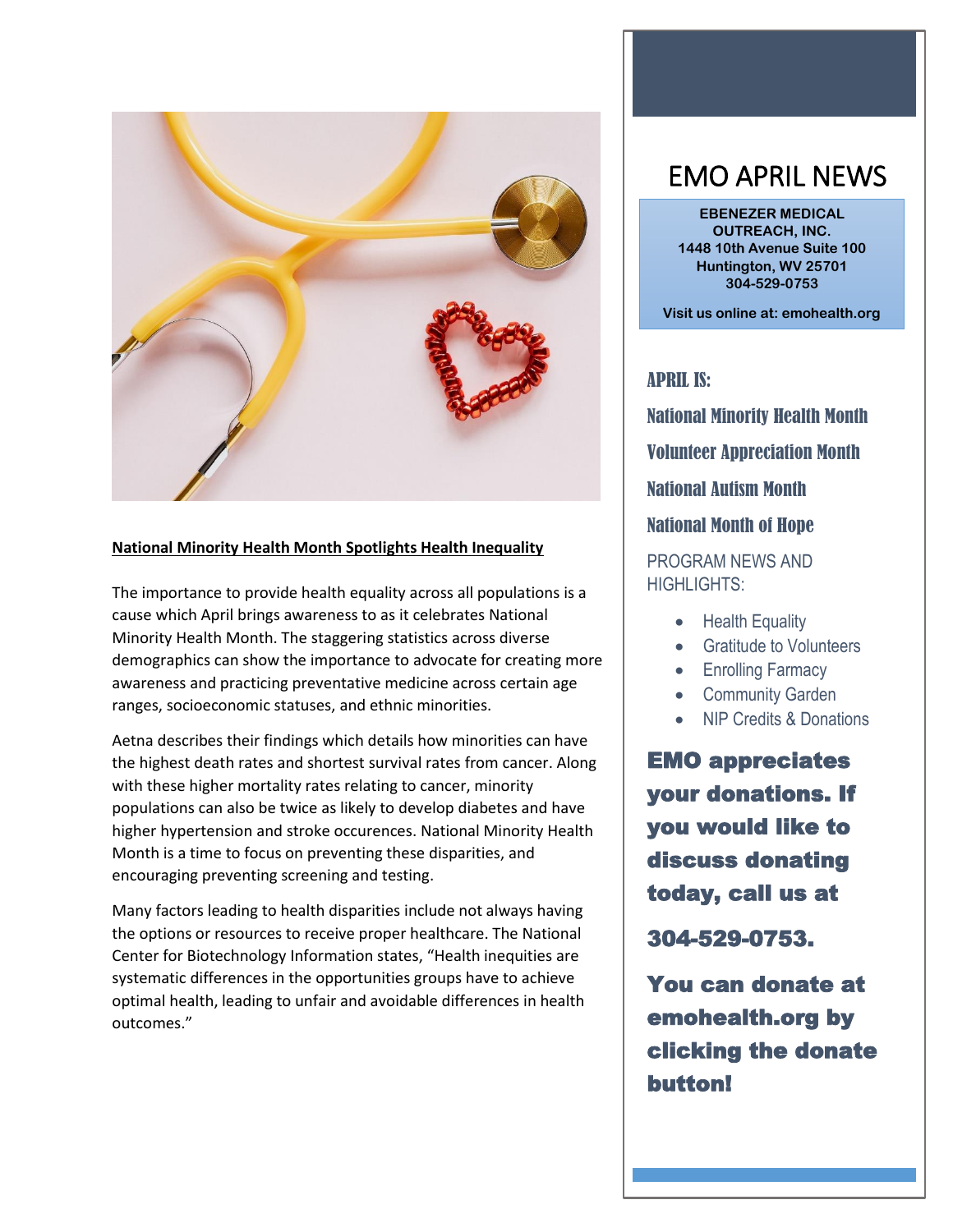They list these factors as, "differential access to opportunities for health include race and ethnicity, gender, employment and socioeconomic status, disability and immigration status, geography, and more."

Ebenezer Medical Outreach Inc. has set out in their mission to overcome health inequality with providing healthcare to all, including the uninsured and under-insured. They can help provide preventative screening for colorectal and breast cancer, as well as testing and treatment options for diabetes and hypertension. These early screenings can help improve survival rates across racial and economic disparities.

#### **THANK YOU TO OUR VOLUNTEERS!**



For Ebenezer's medical clinic to operate successfully, they rely on the kindness and caring hearts of many volunteers. Volunteer Appreciation Week is designated to begin Sunday, April 17, Ebenezer Medical Outreach Inc. extends their sincerest gratitude to their medical and dental residents. Due to their generosity, many residents in the area have received the treatment and healthcare needed to bring them a better tomorrow. Ebenezer Medical Outreach Inc. is always looking for extend their services, if you would like to volunteer please contact us at 304-529-0753.

**PROGRAM NEWS:**



**SENIOR FAIR:** In March EMO attended the Senior Resource Fair. Held on Thursday, March 10, at the CCCSO Building the event connected seniors with valuable resources in their community. Each vendor gave a brief presentation with time to meet and greet all in attendance. EMO handed out giveaways along with many applications for their services.

**NIP CREDITS**: EMO still has available Neighborhood Investment Program credits. These are a dollar for dollar match to any donation over \$500 received in West Virginia